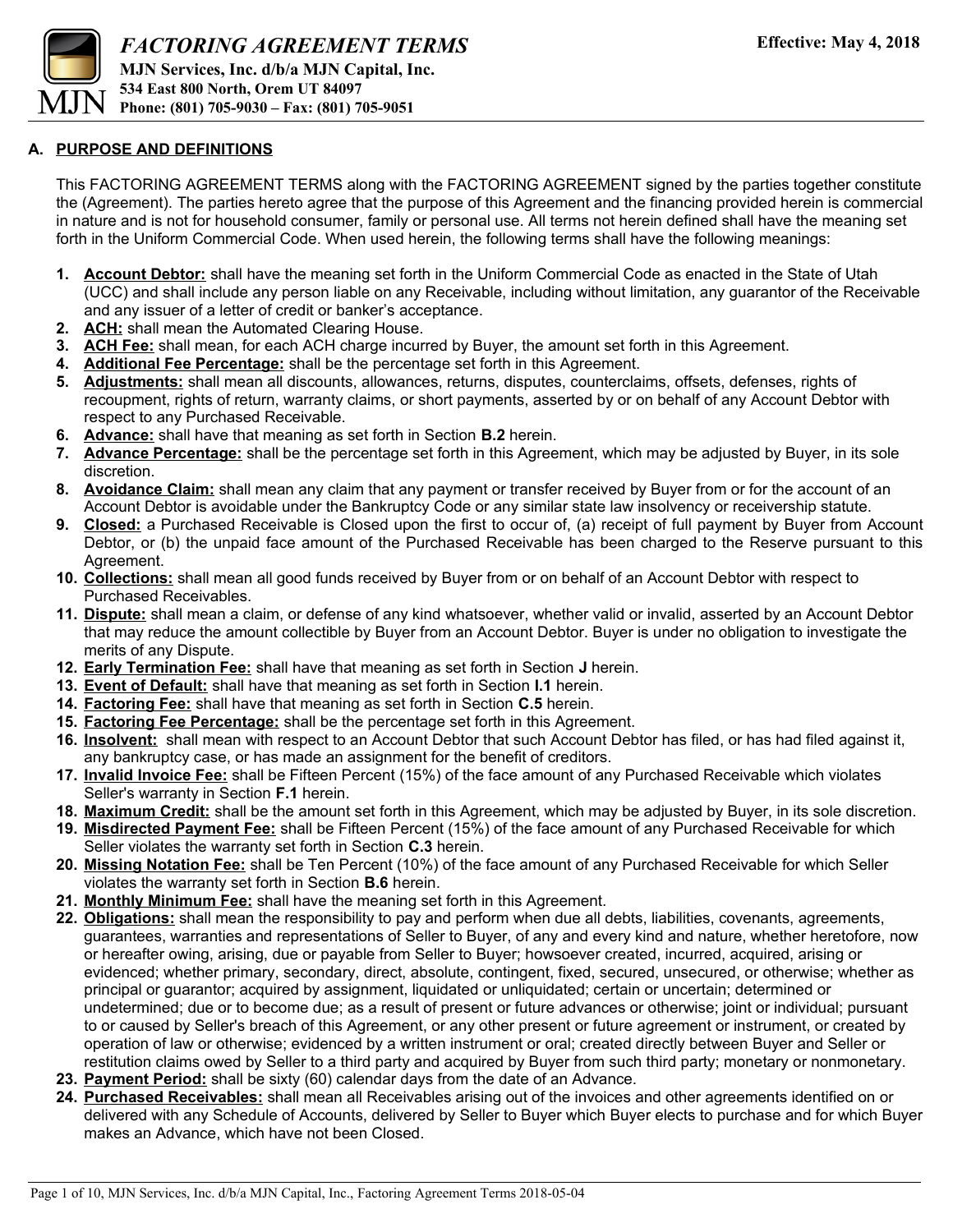- **25. Receivable(s):** shall mean accounts, chattel paper, instruments, contract rights, documents, general intangibles, letters of credit, drafts, banker's acceptances, and rights to payment, and all proceeds thereof.
- **26. Reconciliation Period:** shall, unless otherwise notified by Buyer to Seller, mean a monthly calendar period.
- **27. Repurchased Receivable:** shall refer to a Purchased Receivable which the Seller has become obligated to repurchase under Section **D** herein.
- **28. Reserve:** is a bookkeeping account on the books of Buyer representing, (a) an unpaid portion of the purchase price paid for a Purchased Receivable, and (b) cash reserves on Closed Purchased Receivables which Seller has pledged to Buyer as security and Buyer has maintained to ensure Seller's performance under this Agreement.
- **29. Returned Check Fee:** Seller shall pay to Buyer a fee in the amount set forth in this Agreement in the event a notice is received of a returned check for any payment processed on behalf of Seller.
- **30. Schedule of Accounts:** a form acceptable to Buyer from time to time wherein Seller lists such of its Receivables which it requests that Buyer purchase under the terms of this Agreement.
- **31. Serviced Account:** A Receivable that is not purchased by Buyer, but which invoice and other documentation evidencing said Receivable is forwarded by Buyer, on behalf of Seller, to the Account Debtor for payment.
- **32. Serviced Account Fee:** A fee charged for the processing of a Serviced Account.
- **33. Set Up Fee:** A fee collected on or before Buyer first purchases any Receivable from Seller, which is set forth in this Agreement.
- **34. Wire Fee:** shall be the amount set forth in this Agreement for each wire charge incurred by Buyer.

### **B. PURCHASE AND SALE OF RECEIVABLES**

- **1. Acceptance of Receivables:** Seller shall offer to sell to Buyer as absolute owner, with full recourse, all of Seller's Receivables. Seller shall list its Receivables on a Schedule of Accounts, and at least weekly, transmit to Buyer the Schedule of Accounts along with the original invoice if required by the Account Debtor or in the Buyer's discretion, rate confirmation if applicable, original signed Bill of Lading, and other such documentation which support and evidence the Receivables as the Account Debtor may require and Buyer may request. For each Receivable submitted to Buyer for purchase, Seller shall notify Buyer of the following: (a) whether Seller has received an advance directly from the Account Debtor relating to the Receivable; (b) whether the Receivable relates to truck ordered not used fees, detention fees, or charges and fees other than line haul charges; and (c) whether there is a Dispute relating to the Receivable. Seller appoints Buyer to act as its sole factor, and agrees not to factor receivables through any other company during the Term of this Agreement. Buyer shall have no obligation to purchase any Receivable from Seller.
- **2. Advance:** For each Receivable Buyer elects to purchase from Seller, Buyer may, in its sole discretion, advance monies against the purchase price of said Receivable, in an amount up to the Advance Percentage multiplied by the face amount of the Receivable, or a lesser amount as Buyer, in its sole discretion determines, said payment referred to herein as the Advance. Buyer may deduct and set off from an Advance all of its fees and costs which are due and payable relating to any Receivable. These fees and costs include, but are not limited to, Factoring Fees, ACH Fees, Wire Fees, Returned Check Fees, Repurchased Receivables, Adjustments and other fees and costs comprising Seller's Obligations under this Agreement. The purchase price of any Purchased Receivable shall be the sum of the Advance plus the Reserve established by Buyer for said Receivable. The aggregate amount of all outstanding Advances shall not at any time exceed the Maximum Credit. Seller shall not request and Buyer shall not make an Advance that would cause the resulting total of all Advances to exceed the forgoing limitation, and Seller will immediately repay to Buyer the amount of such excess Advances.
- **3. ACH Authorization:** In order to facilitate the purchase of Receivables and satisfy any of the Obligations under this Agreement, Seller irrevocably authorizes Buyer to initiate debits or credits through the ACH or any other wire transfer system in effect.
- **4. Effectiveness of Sale to Buyer:** Effective upon Buyer's payment of an Advance, and in consideration of the covenants of this Agreement, Seller will have absolutely sold, transferred and assigned to Buyer, all of Seller's right, title and interest in and to each Purchased Receivable and all proceeds thereof.
- **5. Establishment of a Reserve:** For each Purchased Receivable that has not been Closed, Buyer shall set aside in the Reserve an amount equal to the difference between 100% of the face amount of the Purchased Receivable and the Advance. The Reserve shall not be a segregated fund. Buyer's maintenance of the Reserve shall not vest the Seller with any right, title, or interest therein as it is understood that the Reserve is set up as security to pay the Obligations of Seller. Buyer may change the percentage of the Reserve amount at any time in its sole discretion without notice to Seller. Funds in the Reserve shall be released upon Buyer's discretion.
- **6. Missing Notation Fee:** Each invoice submitted by Seller to Buyer, which evidences a Purchased Receivable, shall bear a notice, in form satisfactory to Buyer, that it has been sold and assigned to and is payable only to Buyer. Seller's failure to include such notice on the invoice shall result in the payment of the Missing Notation Fee as liquidated damages, as such damages shall be difficult to calculate or ascertain.
- **7. Serviced Account:** Any Account that is not purchased by Buyer shall be deemed a Serviced Account and shall, at Buyer's option, either be (i) returned to Seller, or (ii) forwarded by Buyer to the respective Account Debtor for payment.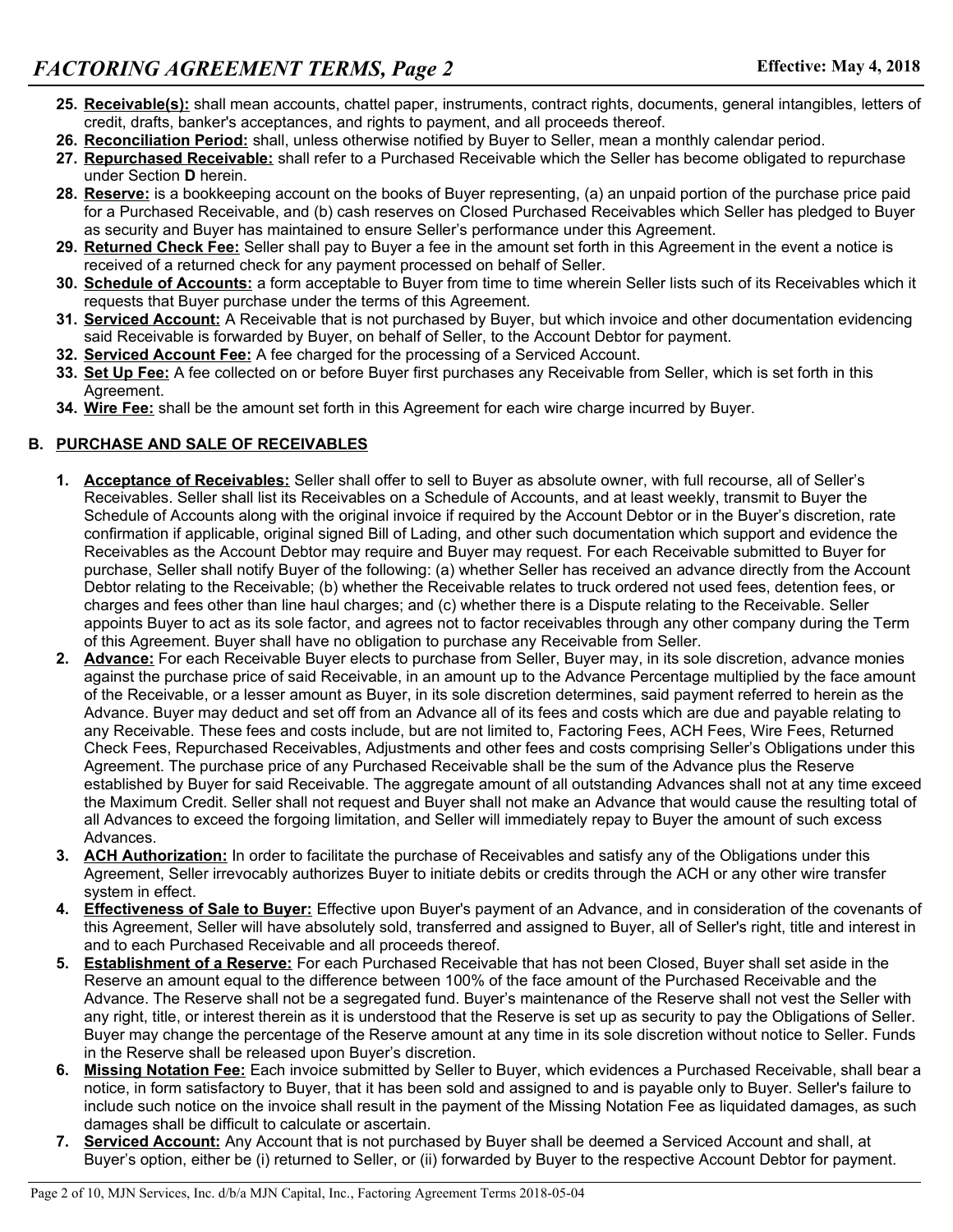When Buyer generates an invoice for a Serviced Account on behalf of Seller and forwards the invoice to the Account Debtor or back to Seller, Seller shall pay Buyer a Serviced Account Fee for each invoice so generated, with said fee being charged to Seller's Reserve Account or deducted from future funding proceeds. Purchaser is under no obligation to collect or otherwise manage a Serviced Account.

### **C. COLLECTIONS, CHARGES, AND REMITTANCES**

- **1. Accounting:** Seller shall immediately upon sale of Receivables to Buyer, make proper entries on its books and records reflecting the sale thereof to Buyer.
- **2. Audit Fees:** Upon request Seller shall periodically furnish Buyer with statements showing Sellers's financial condition and the results of Sellers's operations. Buyer, or its designee, may at any time, inspect the Collateral, and have access to, audit, and make extracts from, all of Sellers's records, files and books of account, and Buyer may charge Seller's account with the reasonable costs, fees or expenses incurred in connection therewith (Audit Fees), the reasonableness of said charges solely determined by Buyer. All Audit Fees shall become immediately due and payable to Buyer when they are incurred.
- **3. Collections:** All Collections will go directly to Buyer and Buyer shall apply all Collections to Seller's Obligations hereunder in such order and manner as Buyer may determine in its sole discretion. Seller will hold in trust and safekeeping, as the sole property of Buyer, and immediately turn over to Buyer, in identical form received, any payment on a Purchased Receivable, or Receivable assigned to Buyer under this Agreement, that comes into Seller's possession. In the event Seller comes into possession of a remittance comprising payments of both a Purchased Receivable and a Receivable which has not been purchased by Buyer, Seller shall hold same in accordance with the provisions set forth above and immediately turn same over to Buyer, in identical form received. Upon collection of such item and provided there is no Event of Default, Buyer shall remit to Seller its portion thereof. Seller's failure to comply with its duties under this Section shall result in the imposition of the Misdirected Payment Fee as liquidated damages, as such damages shall be difficult to calculate or ascertain. Seller agrees to indemnify and save Buyer harmless from and against any and all claims, loss, costs and expenses caused by or arising out of the Receivables or any attempt by Buyer to collect same or resolve any Dispute. Any monies received by Buyer from an unknown origin will be held until Buyer can determine its proper disposition.
- **4. Crediting of Payments:** For purposes of determining availability under this Agreement, payments on Purchased Receivables and other payments with respect to the collateral and Obligations will be credited to the Purchased Receivables of Seller upon the date of Buyer's receipt of advice from Buyer's bank that such payments have been credited to Buyer's account or in the case of payments received directly in kind by Buyer, upon the date of Buyer's deposit thereof at Buyer's bank, subject in either case to final payment and collection. Solely for the purpose of calculating fees under this Agreement, payments on Purchased Receivables and other payments with respect to collateral and Obligations shall be deemed received by Buyer three (3) business days after the date of Buyer's receipt of advice from Buyer's bank that such payments have been credited to Buyer's account or in the case of payments received directly in kind by Buyer, three (3) business days after the date of Buyer's deposit thereof at Buyer's bank, subject in either case to final payment and collection.
- **5. Factoring Fee:** For each Purchased Receivable, Seller shall pay to Buyer a factoring fee (Factoring Fee) equal to the sum of: (a) an amount equal to the Factoring Fee Percentage multiplied by the face value of the Purchased Receivable; and (b) if the Purchased Receivable is not paid in full within thirty (30) days from the date it is first purchase by Buyer, for each fifteen (15) day period or partial fifteen day period thereafter, an amount equal to the Additional Fee Percentage multiplied by the face value of the Purchased Receivable, until it is paid in full, repurchased by Seller or written off by Buyer. Notwithstanding the preceding, if the Factoring Fee is less than the Minimum Factoring Fee, then Seller shall pay to Buyer the Minimum Factoring Fee in place of the Factoring Fee for said Purchased Receivable.
- **6. Invalid Invoice Fee:** Seller shall pay Buyer the Invalid Invoice Fee immediately upon its accrual.
- **7. Misdirected Payment Fee:** Seller shall pay Buyer the Misdirected Payment Fee immediately upon its accrual.
- **8. Missing Notation Fee:** Seller shall pay Buyer the Missing Notation Fee immediately upon its accrual.
- **9. Monthly Minimum Fee:** Buyer would not have entered into this Agreement and agreed to provide Seller with the factoring arrangements hereunder unless Seller guaranteed Buyer that the Factoring Fees paid to Buyer in each month would equal or exceed the Monthly Minimum Fee. In the event the Factoring Fees paid during any month is less than the Monthly Minimum Fee, then Seller shall pay to Buyer the amount of any deficiency (the Supplemental Fee), which shall be in addition to any other fees payable under this Agreement. The Supplemental Fee, if any, for any month shall be calculated and due and payable on the first business day of the succeeding month and shall be payable for each month during the current Term of this Agreement regardless of whether this Agreement is terminated prior to the expiration of the then current Term.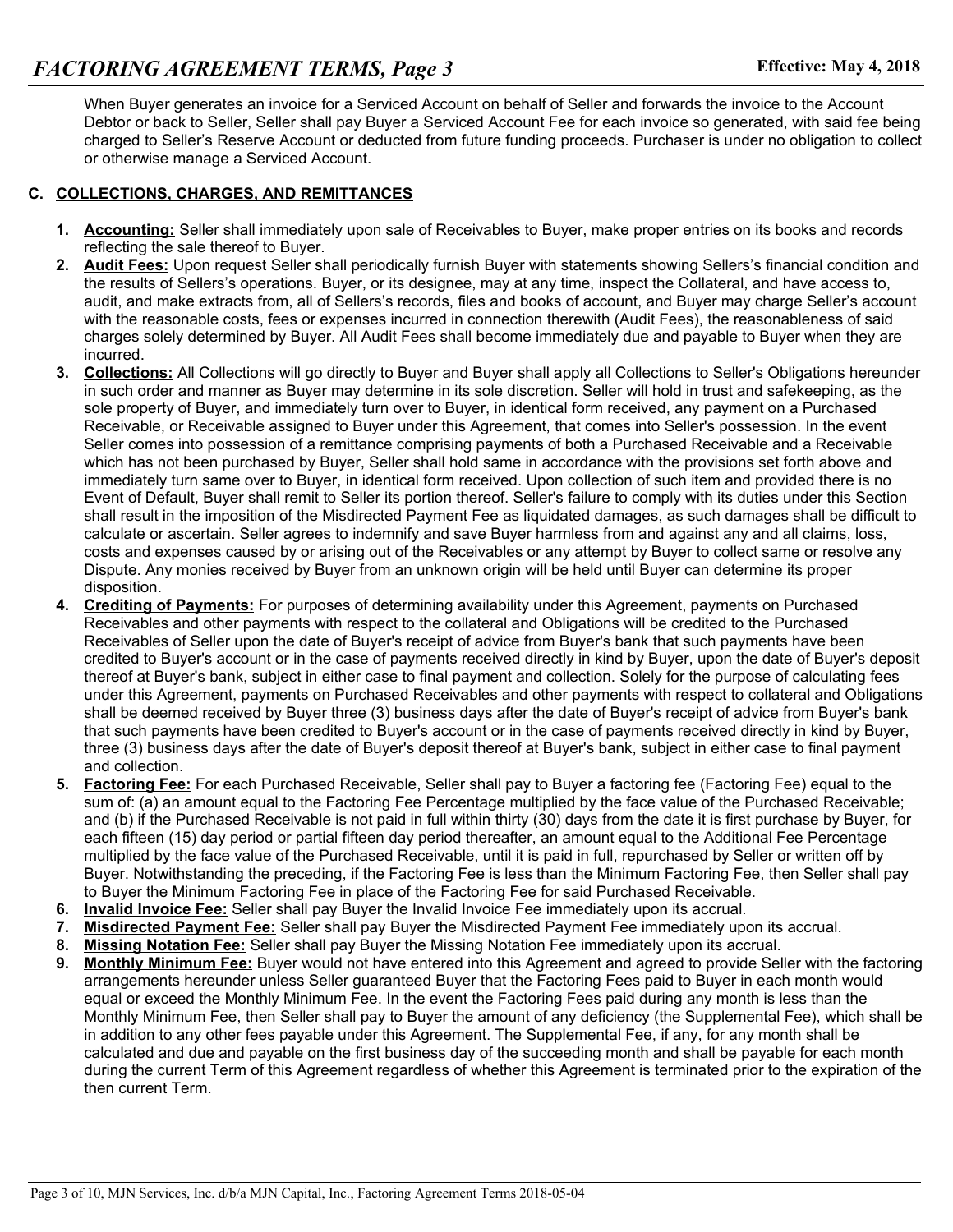### **D. SELLER'S AGREEMENT TO REPURCHASE**

Seller agrees to pay to Buyer upon demand, and repurchase in the full face amount, or any unpaid portion thereof, any Purchased Receivable:

- **1.** Which remains unpaid for the Payment Period; or
- **2.** With respect to which there has been any breach of warranty or representation set forth in Section **F** herein or any breach of any covenant contained in this Agreement; or
- **3.** With respect to which the Account Debtor asserts any Dispute, regardless of merit.

## **E. POWER OF ATTORNEY**

Seller grants to Buyer an irrevocable power of attorney coupled with an interest authorizing and permitting Buyer (acting through any of its employees, attorneys or agents) at any time, at its option but without obligation, with or without notice to Seller, and at Seller's sole expense, to do any or all of the following, in Seller's name or otherwise: (a) Execute on behalf of Seller any document that Buyer may, in its sole discretion, deem advisable in order to perfect, maintain or improve Buyer's security interests in the Collateral or other real or personal property intended to constitute Collateral, or in order to exercise a right of Seller or Buyer, or in order to fully consummate all the transactions contemplated under this Agreement, and all other present and future agreements; (b) At any time after the occurrence of an Event of Default, execute on behalf of Seller any document exercising, transferring or assigning any option to purchase, sell or otherwise dispose of or to lease (as lessor or lessee) any real or personal property; (c) Execute on behalf of Seller, any invoices relating to any Receivable, any draft against any Account Debtor and any notice to any Account Debtor, any proof of claim in bankruptcy, voting rights in any bankruptcy case, any Notice of Lien, claim of mechanic's, material man's or other lien, or assignment of satisfaction of mechanic's, material man's or other lien; (d) Take control in any manner of any cash or non-cash items of payment or proceeds of Collateral; endorse the name of Seller upon any instruments, notes, acceptances, checks, drafts, money orders, bills of lading, freight bills, chattel paper or other documents, evidence of payment or Collateral that may come into Buyer's possession; (e) Upon the occurrence of any Event of Default, to receive and open all mail addressed to Seller; and, in the exercise of such right, Buyer shall have the right, in the name of Seller, to notify the Post Office authorities to change the address for the delivery of mail addressed to Seller to such other address as Buyer may designate including, but not limited to, Buyer's own address; Buyer shall turn over to Seller all of such mail not relating to the Collateral; such right to redirect mail granted to Buyer is irrevocable and Seller shall not have the right to notify the Post Office to change the address for delivery after Buyer has exercised such right; (f) Upon the occurrence of any Event of Default, to direct any financial institution which is a participant with Buyer in extensions of credit to or for the benefit of Seller, or which is the institution with which any deposit account is maintained, to pay to Buyer all monies on deposit by Seller with said financial institution which are payable by said financial institution to Seller, regardless of any loss of interest, charge or penalty as a result of payment before maturity; (g) Endorse all checks and other forms of remittances received by Buyer "Pay to the Order of MJN Services, Inc.", or in such other manner as Buyer may designate; (h) Pay, contest or settle any lien, charge, encumbrance, security interest and adverse claim in or to any of the Collateral, or any judgment based thereon, or otherwise take any action to terminate or discharge the same; (i) Grant extensions of time to pay, compromise claims and settle Receivables and the like for less than face value and execute all releases and other documents in connection therewith; (j) Pay any sums required on account of Seller's taxes or to secure the release of any liens therefore, or both; (k) Settle and adjust, and give releases of, any insurance claim that relates to any of the Collateral and obtain payment therefore, and make all determinations and decisions with respect to any such policy of insurance and endorse Seller's name on any check, draft, instrument or other item of payment or the proceeds of such policies of insurance; (l) Instruct any accountant or other third party having custody or control of any books or records belonging to, or relating to, Seller to give Buyer the same rights of access and other rights, with respect thereto as Buyer has under Section **F.2.i** of this Agreement; and (m) Take any action or pay any sum required of Seller pursuant to this Agreement, and any other present or future agreements. Any and all sums paid and any and all costs, expenses, liabilities, obligations and attorneys' fees incurred by Buyer with respect to the foregoing shall be added to and become part of the Obligations and shall be payable on demand. In no event shall Buyer's rights under the foregoing power of attorney or any of Buyer's other rights under this Agreement be deemed to indicate that Buyer *is* in control of the business management of properties of Seller.

#### **F. SELLER'S WARRANTIES, REPRESENTATIONS AND COVENANTS**

- **1. Receivables, Warranties, Representations and Covenants:** To induce Buyer to buy Receivables and to render its services to Seller, and with full knowledge that the truth and accuracy of the following are being relied upon by the Buyer in determining whether to accept Receivables as Purchased Receivables, Seller represents, warrants, covenants and agrees, with respect to each Schedule of Accounts delivered to Buyer and each Receivable described therein, that:Seller is the absolute owner of each Receivable set forth in the Schedule of Accounts and has full legal right to sell, transfer and assign such Receivables;
	- **a.** The correct face amount of each Receivable is as set forth in the Schedule of Accounts and is not in Dispute;
	- **b.** The payment of each Receivable is not contingent upon the fulfillment of any obligation or contract, past or future, and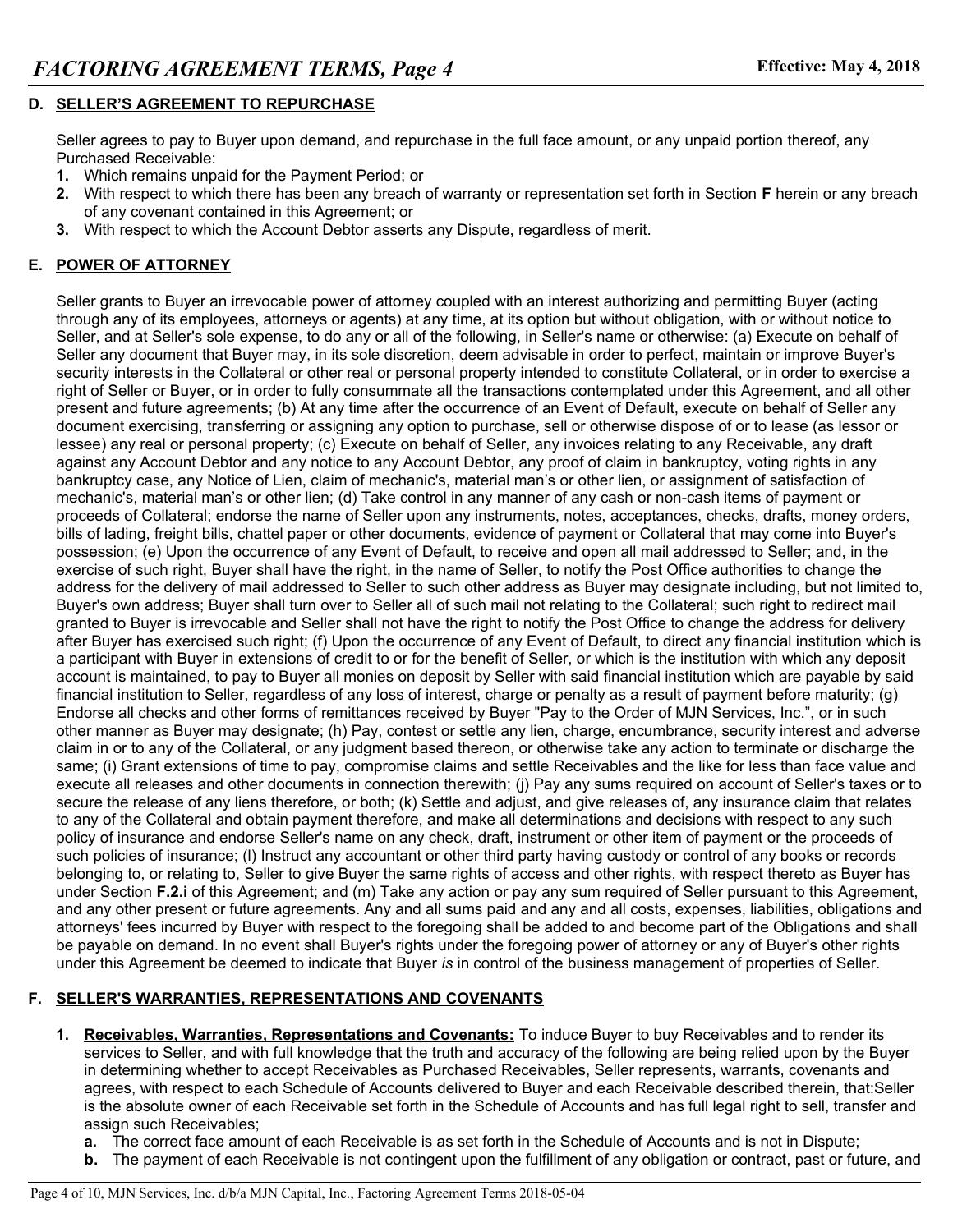any and all obligations required of the Seller have been fulfilled as of the date of the Schedule of Accounts;

- **c.** Each Receivable set forth on the Schedule of Accounts is based on the actual sale and delivery of goods and/or services actually rendered on terms not to exceed thirty (30) days, does not represent a sale to a parent, subsidiary or affiliate of Seller, is presently due and owing to Seller, is not past due or in default, has not been previously sold, assigned, transferred, or pledged, is not a consignment sale or bill and hold transaction, and is free of any and all liens, security interests and encumbrances other than liens, security interests or encumbrances in favor of Buyer or any other division of or affiliate of Buyer;
- **d.** There are no defenses, offsets, or counterclaims against any of the Purchased Receivables, and no agreement has been made under which the Account Debtor may claim any deduction or discount, except as otherwise stated in the Schedule of Accounts;
- **e.** Seller has disclosed to Buyer any and all advances received by Seller directly from the Account Debtor, relating to each Receivable set forth in the Schedule of Accounts;
- **f.** At the time that Buyer makes an Advance relating to a Receivable, the Account Debtors set forth in the Schedule of Accounts, are then not insolvent and Seller has no knowledge that the Account Debtors are insolvent or may become insolvent within the Payment Period;
- **g.** Seller shall not take or permit any action to countermand notification to Account Debtors of Buyer's ownership of Purchased Receivables;
- **h.** Seller's failure to comply with the warranty in this Section shall result in the imposition of the Invalid Invoice Fee, as liquidated damages as such damages shall be difficult to calculate or ascertain.
- **2. Additional Warranties Representations and Covenants:** In addition to the foregoing warranties, representations and covenants, to induce Buyer to buy Receivables and to render its services to Seller, Seller hereby represents, warrants, covenants and agrees that:
	- **a.** Seller will not assign, transfer, sell or grant any security interest in any Collateral to any other party, without Buyer's prior written consent;
	- **b.** The Seller's name, form of organization, place of business and the place where the records concerning all receivables herein referred to are kept is set forth at the beginning of this Agreement, and Seller will give Buyer thirty (30) days advance notice in writing if such name, organization, place of business or record keeping is to be changed or a new place of business or record keeping is to be added and shall execute any documents necessary to perfect Buyer's interest in Purchased Receivables and the Collateral;
	- **c.** Seller shall pay its entire gross payroll to employees, and all federal and state taxes, as and when due, including, without limitation, all payroll and withholding taxes and state sales taxes. Upon Buyer's request, Seller agrees to complete, sign and file with the IRS Form 8821, directing the IRS to notify Buyer of any unpaid liens, tax liabilities or other amounts due by Seller to the IRS. Seller authorizes Buyer to pay any funds owing Seller directly to the IRS in satisfaction of monies owed the IRS by Seller;
	- **d.** Seller has not, as of the time Seller delivers to Buyer a Schedule of Accounts, or as of the time Seller accepts any Advance from Buyer, filed a voluntary petition for relief under the United States Bankruptcy Code or had filed against it an involuntary petition for relief;
	- **e.** Seller, if a limited liability company or a corporation is duly organized and or incorporated, and at all times in good standing under the laws of the State Seller was organized or incorporated in, and is duly qualified in all States where such qualification is required;
	- **f.** Seller is duly authorized to enter into this Agreement and to grant the security interest in the Collateral;
	- **g.** Seller is now, and at all times hereafter, the sole and lawful owner of the Collateral, and with the security interest granted to Buyer, the Collateral shall be free and clear of any claims, liens, encumbrances or other interests therein;
	- **h.** All documents, reports, or other writings submitted to Buyer in connection with this Agreement shall be true and correct;
	- **i.** Unless otherwise stated in a separate writing to Buyer, Seller's address set forth in this Agreement is Seller's chief place of business and chief executive office and the location of all of Seller's books and records, and the Collateral. Seller has disclosed to Buyer the locations of all of Seller's other places of business as well as all trade names or styles, trademarks, divisions or other names under which Seller conducts business. Seller shall provide immediate access to Buyer to its business premises or any location where any of the Collateral is stored, in order to inspect the Seller's business operations, the Collateral, or any books, records or computer data which relates to or contains any information concerning the Collateral;
	- **j.** Seller has all required licenses to operate its businesses and transacts business only under its trade names or trade styles disclosed to Buyer;
	- **k.** There are no felonies, liens or judgments against Seller, its owners, members or shareholders;
	- **l.** There is no fact which Seller has not disclosed to Buyer in writing which could materially adversely affect the Collateral, or business or financial condition of the Seller, or which are necessary to disclose in order to keep the foregoing representations from being misleading;
	- **m.** Seller is not in violation of any federal, state or local law;
	- **n.** Seller shall within five (5) business days notify Buyer in writing of any issue which may materially affect the Collateral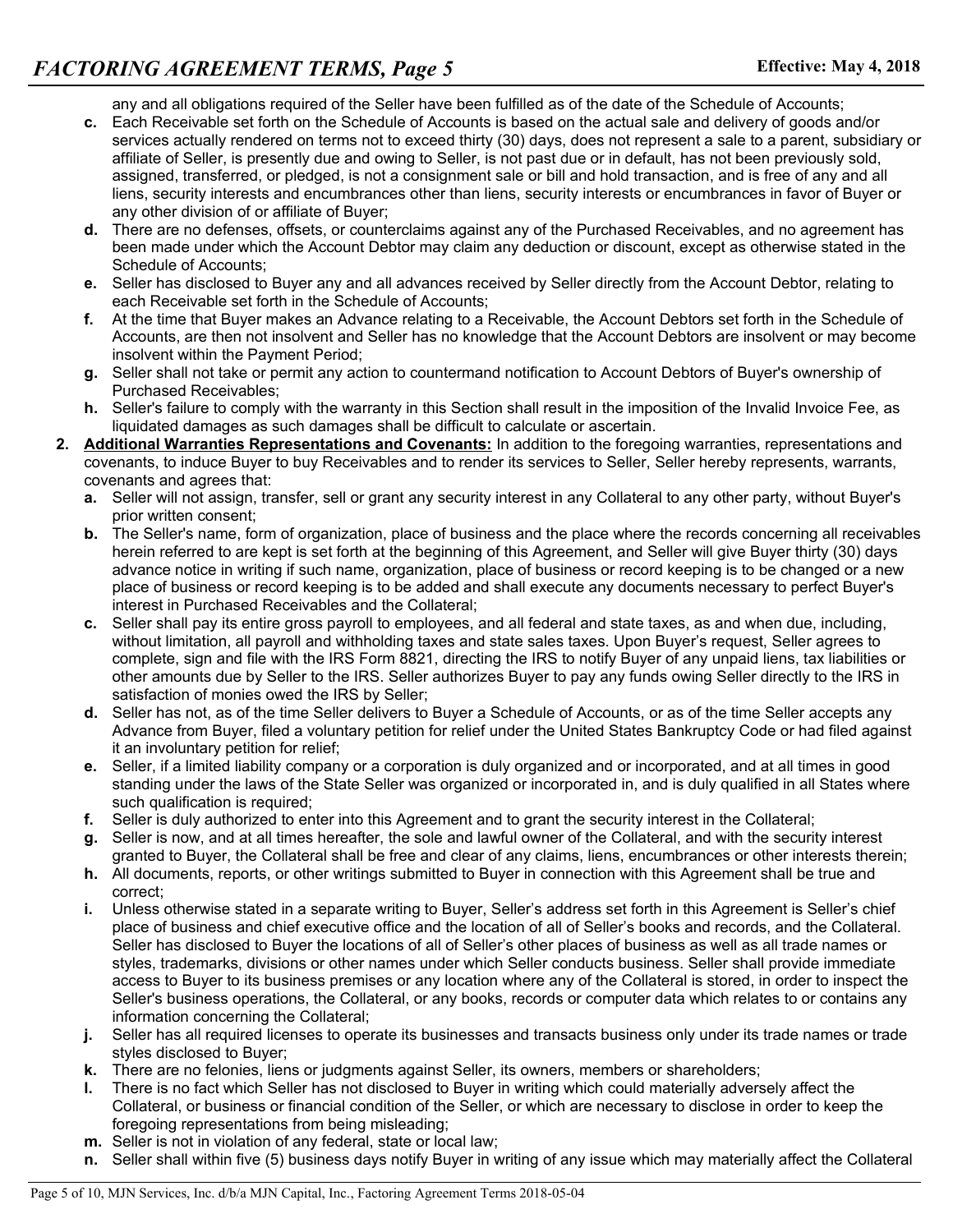- or Seller's business;
- **o.** Seller shall not sell any of the Collateral or its assets outside the ordinary course of its business;
- **p.** Any change in control or ownership of Seller shall require Buyer's written consent.

## **G. DISPUTES, ADJUSTMENTS**

Seller shall immediately notify Buyer in each instance, of the return, rejection, loss of or damage to merchandise represented by any Receivable, or of any Dispute related to or set off against a Receivable, or of any request for extension of time to pay or request for credit or adjustment, or of any merchandise or services covered thereby or tending in any way to diminish the sum certain payable thereon. In the event any Dispute is asserted by any Account Debtor, Seller shall, subject to Buyer's approval, resolve such Disputes at no cost to Buyer and advise Buyer of an Adjustment, which shall become immediately due and payable to Buyer. Until the disputed Purchased Receivable is repurchased by Seller and the full amount of the Purchased Receivable is paid, Buyer shall remain the absolute owner of any Purchased Receivable which is subject to Adjustment, or repurchase under Section **D** hereof, and any rejected, returned, or recovered personal property, with the right to take possession thereof at any time. At Buyer's option, Seller authorizes Buyer to function as sole cargo claim manager of any and all cargo claims incurred during this Agreement, and to administer and settle such claims as Buyer deems appropriate in connection with goods or services sold by Seller.

#### **H. SECURITY INTEREST**

As security and collateral for the Obligations, Seller hereby grants Buyer a continuing security interest in, and assigns to Buyer, all of Seller's right, title and interest in, all now owned and after acquired Accounts, Equipment, Inventory, Financial Assets, Chattel Paper, Electronic Chattel Paper, Letters of Credit, Letters of Credit Rights, General Intangibles, Real Property, Investment Property, Deposit Accounts, Documents, Instruments, Supporting Obligations, Commercial Tort Claims, the Reserve, motor vehicles, all books, records, files and computer data relating to the foregoing, and all proceeds (including insurance proceeds) of the foregoing (the Collateral). Seller hereby authorizes Buyer to file any document it deems necessary to perfect its security interest in the Collateral, including but not limited to UCC-1 financing statements and any applicable amendments or continuation statements. Seller shall perform all acts requested by Buyer to perfect and maintain Buyer's security interest and other rights in the Collateral. Seller agrees to keep the Collateral insured against risk and casualty in an amount equal to its value.

# **I. DEFAULT AND REMEDIES UPON DEFAULT**

**1. Events of Default:** If any one or more of the following events shall occur, any event shall constitute an Event of Default by Seller: (a) Any warranty, representation, statement, report or certificate made or delivered to Buyer by Seller or any of Seller's officers, members, employees or agents now or hereafter is incorrect, false, untrue or misleading in any respect whatever; (b) Seller shall fail to perform or comply with or otherwise shall breach, any other term or condition contained in this Agreement, or any other agreement whether now or hereafter existing between Buyer and Seller; (c) Seller shall fail to pay or perform any other Obligation when due; (d) A material impairment of the prospect of payment or performance of the Obligations or a material impairment of the value of the Collateral or any impairment in the priority of Buyer's security interests; (e) Any event shall arise which may result or actually result in the acceleration of the maturity of the indebtedness of Seller to Others under any loan or other agreement or undertaking now or hereafter existing; (f) Seller shall fail promptly to perform or comply with any term or condition of any agreement now or hereafter existing with any third party resulting in an actual or potential material adverse effect on Seller's business; (g) Any levy, assessment, attachment, seizure, lien or encumbrance for any cause or reason whatsoever, upon all or any part of the Collateral or any other asset of Seller (unless discharged by payment, release or fully bonded against not more than ten (10) days after such event has occurred); (h) Dissolution, termination of existence, insolvency or business failure of Seller, or appointment of a receiver, trustee or custodian, for all or any part of the property of, assignment for the benefit of creditors by, or the commencement of any proceeding by or against Seller under any reorganization, bankruptcy, insolvency, arrangement, readjustment of debt, dissolution or liquidation law or statute of any jurisdiction, now or hereafter in effect; or entry of a court order which enjoins, restrains or in any way prevents Seller from conducting all or any part of its business; or failure to pay any foreign, federal, state or local tax or other debt of Seller; (i) A notice of lien, levy or assessment is filed of record with respect to any of Seller's assets by the United States or any department, agency or instrumentality thereof, or by any state, county, municipal or other governmental agency, or if any taxes or debts now or hereafter owing to anyone or more of them becomes a lien, whether choate or otherwise, upon all or any of the Collateral or any other assets of Seller (other than a lien for real property taxes which are not yet due and payable); (j) Death or insolvency or incompetency of any guarantor of any or all of the Obligations; appointment of a conservator or guardian of the person of any such guarantor; appointment of a conservator, guardian, trustee, custodian or receiver of all or any part of the assets, property or estate of, any such guarantor; revocation or termination of, or limitation of liability upon, any guaranty of any or all of the Obligations; or commencement of proceedings by or against any guarantor or surety for Seller under any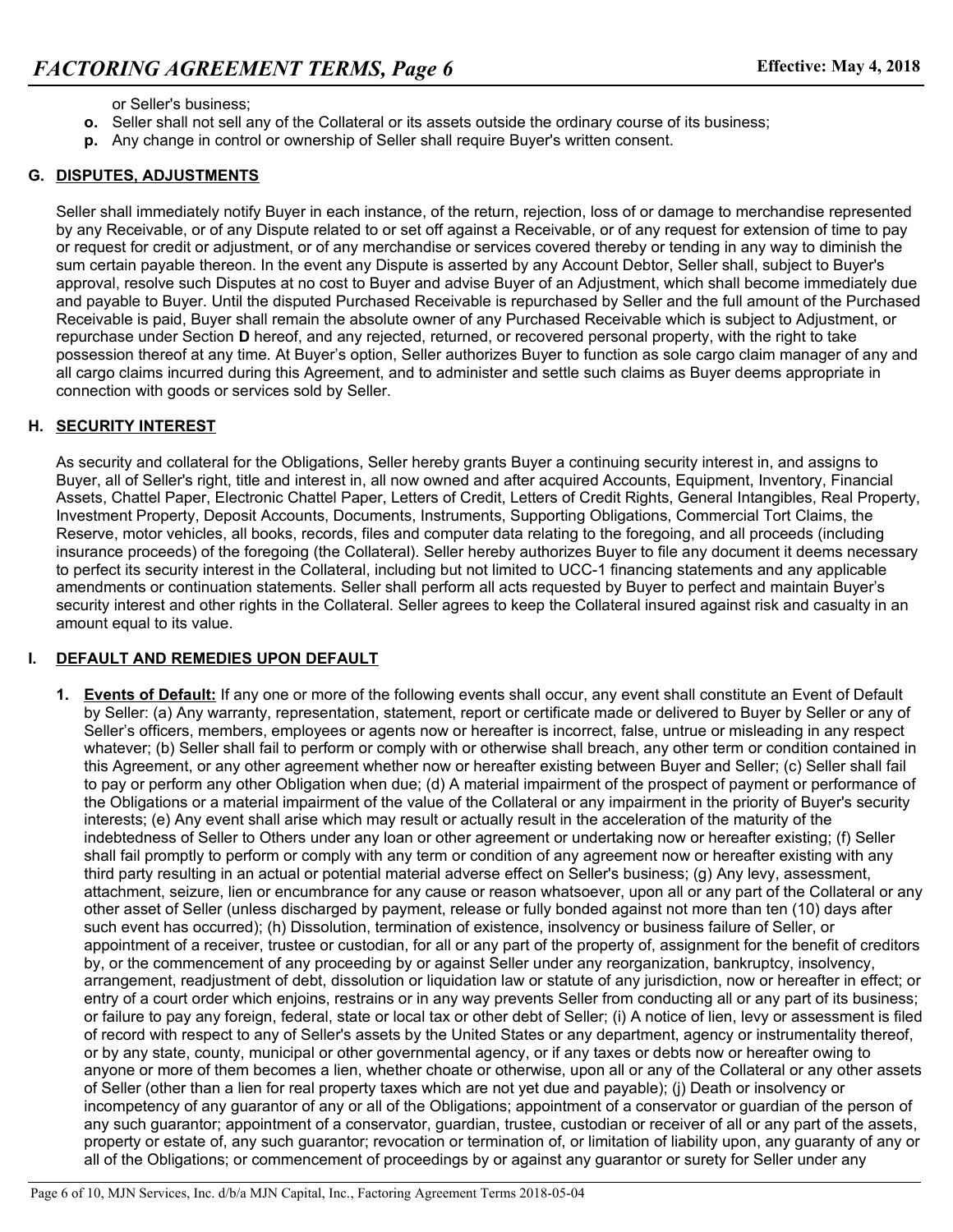bankruptcy or insolvency law; (k) Seller makes any payment on account of any indebtedness or obligation which has been subordinated to the Obligations or if any person who has subordinated such indebtedness or obligation terminates or in any way limits his subordination agreement; (l) Seller shall generally not pay its debts as they become due or shall enter into any agreement (whether written or oral), or offer to enter into any such agreement, with all or a significant number of its creditors regarding any moratorium or other indulgence with respect to its debts or the participation of such creditors or their representatives in the supervision, management or control of the business of Seller; (m) Seller shall conceal, remove or permit to be concealed or removed any part of its property, with intent to hinder, delay or defraud its creditors, or make or suffer any transfer of any of its property which may be fraudulent under any bankruptcy, fraudulent conveyance or similar law, or shall make any transfer of its property to or for the benefit of any creditor at a time when other creditors similarly situated have not been paid; (n) any change in ownership or control of Seller; or (o) Buyer at any time, acting in good faith and in a commercially reasonable manner, deems itself insecure.

- **2. Remedies:** Upon the occurrence of any Event of Default, and at any time thereafter, Buyer, at its option, and without notice or demand of any kind (all of which are hereby expressly waived by Seller) may do any one or more of the following: (a) Cease advancing money or extending credit to or for the benefit of Seller under this Agreement, and any other document or agreement; (b) Accelerate and declare all or any part of the Obligations to be immediately due, payable, and performable, notwithstanding any deferred or installment payments allowed by any instrument evidencing or relating to any Obligation; (c) Take possession of any or all of the Collateral wherever it may be found, and for that purpose Seller hereby authorizes Buyer without judicial process to enter onto any of the Seller's premises, without hindrance to search for, take possession of, keep, store, or remove any of the Collateral and remain on such premises or cause a custodian to remain thereon in exclusive control therefore without charge for so long as Buyer deems necessary in order to complete the enforcement of its rights under this Agreement or any other agreement; provided, however, that should Buyer seek to take possession of any or all of the Collateral by Court process or through a receiver, Seller hereby irrevocably waives: (i) any bond and any surety or security relating thereto required by any statute, court rule or otherwise as an incident to such possession; (ii) any demand for possession prior to the commencement of any suit or action to recover possession thereof; and (iii) any requirement that Buyer retain possession of and not dispose of any such Collateral until after trial or final judgment; (d) Require Seller to assemble any or all of the Collateral and make it available to Buyer at a place or places to be designated by Buyer which is reasonably convenient to Buyer and Seller, and to remove the Collateral to such locations as Buyer may deem advisable; (e) place a receiver in exclusive control of Seller's business and/or any or all of the Collateral, in order to assist Buyer in enforcing its rights and remedies; (f) Sell, ship, reclaim, lease or otherwise dispose of all or any portion of the Collateral in its condition at the time Buyer obtains possession or after further manufacturing, processing or repair; at anyone or more public and/or private sale(s) (including execution sales); in lots or in bulk; for cash, exchange for other property or on credit; and to adjourn any such sale from time to time, without notice other than oral announcement at the time scheduled for sale. Buyer shall have the right to conduct such disposition on Seller's premises without charge for such time or times as Buyer deems fit, or on Buyer's premises, or elsewhere and the Collateral need not be located at the place of disposition. Buyer may directly or through any affiliated company purchase or lease any Collateral at any such public disposition and, if permissible under applicable law, at any private disposition. Any sale or other disposition of Collateral shall not relieve Seller of any liability Seller may have if any Collateral is defective as to title or physical condition at the time of sale; (g) Demand payment of, and collect any Accounts, Instruments, Chattel Paper, Supporting Obligations and General Intangibles comprising part or all of the Collateral; or (h) Demand and receive possession of any of Seller's federal and state income tax returns and the books, records and accounts utilized in the preparation thereof or referring thereto. Any and all attorneys' fees, expenses, costs, liabilities and obligations incurred by Buyer with respect to the foregoing shall be added to and become part of the Obligations, shall be due on demand, and shall bear interest at a rate equal to 18% per annum or the highest rate allowed by law, whichever is greater.
- **3. Application of Proceeds:** The proceeds received by Buyer from the disposition of or collection of any of the Collateral shall be applied to such extent and in such manner as Buyer shall determine, in its sole discretion. If any deficiency shall arise, Seller shall remain liable to Buyer therefore. In the event that, as a result of the disposition of any of the Collateral, Buyer directly or indirectly enters into a credit transaction with any third party, Buyer shall have the option, exercisable at any time, in its sole discretion, of either reducing the Obligations by the principal amount of such credit transaction or deferring the reduction thereof until the actual receipt by Buyer of good funds therefore from such third party.
- **4. Online Access:** Upon an Event of Default, all of Seller's rights and access to any online internet services that Buyer makes available to Seller shall be provisional pending Seller's curing of all such Events of Default. During such period of time, Buyer may limit or terminate Seller's access to online services. Seller acknowledges that the information Buyer makes available to Seller through online internet access, both before and after an Event of Default, constitutes and satisfies any duty to respond to a request for accounting or request regarding a statement of account that is referenced in the UCC.
- **5. Standards of Commercial Reasonableness:** After an Event of Default, the parties acknowledge that it shall be presumed commercially reasonable and Buyer shall have no duty to undertake to collect any Account, including those in which Buyer receives information from an Account Debtor that a Dispute exists. Furthermore, in the event Buyer undertakes to collect or enforce an obligation of an Account Debtor or any other person obligated on the Collateral and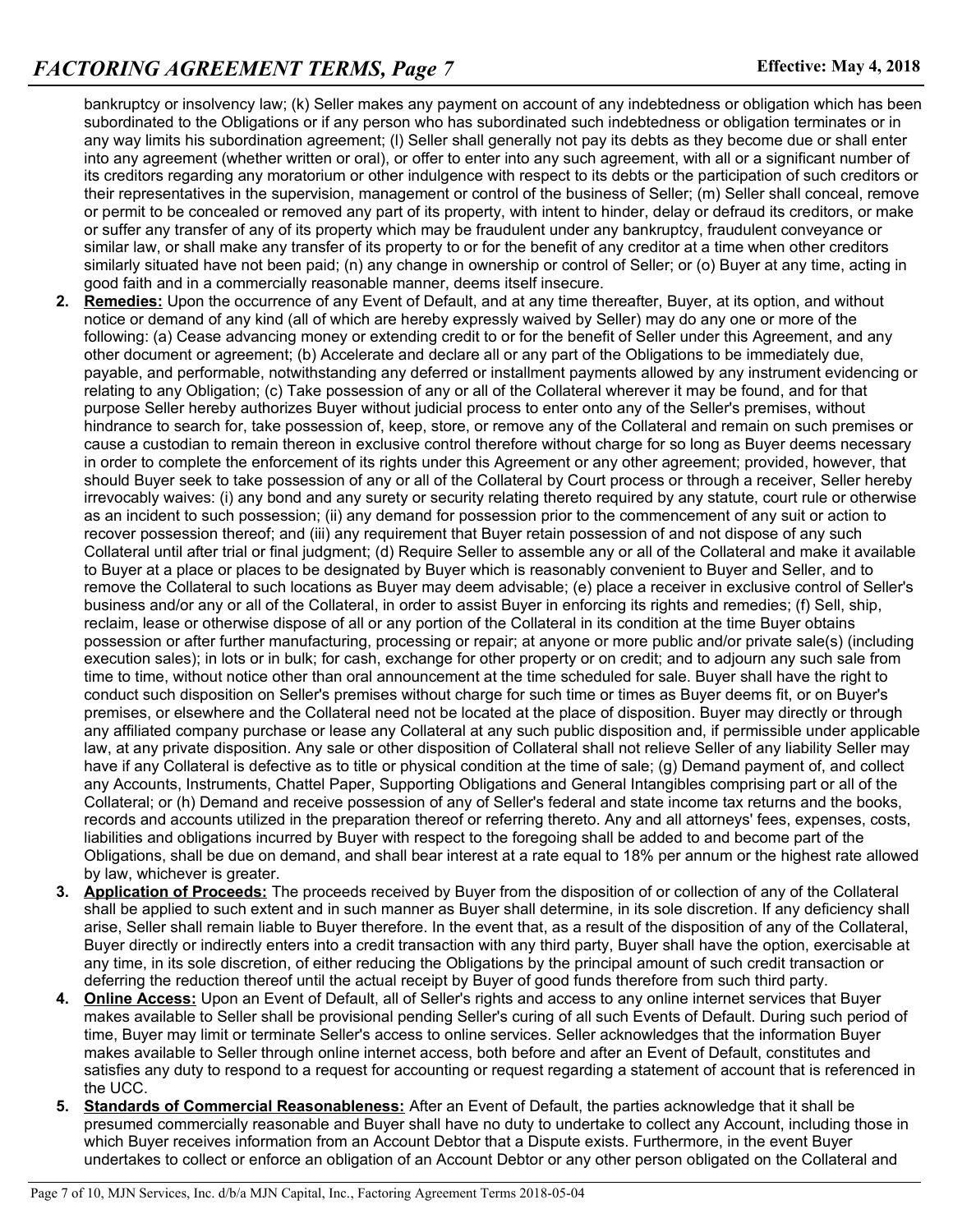ascertains that the possibility of collection is outweighed by the likely costs and expenses that will be incurred, Buyer may at any such time cease any further collection efforts and such action shall be considered commercially reasonable. Before Seller may, under any circumstances, seek to hold Buyer responsible for taking any commercially unreasonable action, Seller shall first notify Buyer in writing, of all of the reasons why Seller believes Buyer has acted in any commercially unreasonable manner and advise Buyer of the action that Seller believes Buyer should take.

**6. Remedies Cumulative:** In addition to the rights and remedies set forth in this Agreement, Buyer shall have all the other rights and remedies accorded a secured party under the UCC and under any and all other applicable laws and in any other instrument or agreement now or hereafter entered into between Buyer and Seller and all of such rights and remedies are cumulative and none is exclusive. Exercise or partial exercise by Buyer of one or more of its rights or remedies shall not be deemed an election, nor bar Buyer from subsequent exercise or partial exercise of any other rights or remedies. The failure or delay of Buyer to exercise any rights or remedies shall not operate as a waiver thereof, but all rights and remedies shall continue in full force and effect until all of the Obligations have been fully paid and performed.

### **J. EFFECTIVENESS, TERM**

This Agreement shall only become effective upon execution and delivery by Seller and acceptance by Buyer and, unless earlier terminated as provided in this Agreement, shall continue in full force and effect for the Initial Term set forth in the Factoring Agreement made a part of this Agreement and shall be deemed automatically renewed for successive twelve (12) month periods. Unless earlier terminated as provided in this Agreement, all Obligations shall be due and payable in full at the expiration of the last renewal term. This Agreement may be terminated prior to the end of the Initial Term or any renewal term (each, a Term) as follows: (a) Seller may terminate this Agreement at the end of the Term without payment of an Early Termination Fee, provided Seller gives at least thirty (30) days written notice prior to the end of the Initial Term or any renewal term; (b) Seller may terminate this Agreement at any time after giving Buyer at least thirty (30) days prior written notice and paying Buyer an Early Termination Fee equal to one half of one percent (0.50%) of the Maximum Credit multiplied by the number of months remaining in the then-current Term (the Early Termination Fee). Any partial month remaining in such Term shall constitute a full month for the purpose of calculating the Early Termination Fee. Any such termination shall be effective upon payment to Buyer in full of all Obligations, including the Early Termination Fee; and (c) Buyer may terminate this Agreement without notice for any reason. Upon any such termination, all Obligations shall be immediately due and payable in full. If Buyer terminates this Agreement following the occurrence of an Event of Default under **I.1**, then in addition to all of the Obligations, the Early Termination Fee shall also be due and payable in full. In recognition of the Buyer's right to have its attorneys' fees and other expenses incurred in connection with this Agreement secured by the Collateral, notwithstanding payment in full of all Obligations by Seller, Buyer shall not be required to record any terminations or satisfactions of any of Buyer's liens on the Collateral unless and until Seller has executed and delivered to Buyer a general release in a form acceptable to Buyer. Seller understands that this Section constitutes a waiver of its rights under Section 9-315 of the UCC. Notwithstanding the foregoing, any termination of this Agreement shall not affect Buyer's security interest in the Collateral and Buyer's ownership of the Purchased Receivables, and this Agreement shall continue to be effective, and Buyer's rights and remedies hereunder shall survive such termination, until all transactions entered into and Obligations incurred hereunder or in connection herewith have been completed and satisfied in full.

#### **K. PARTICIPATIONS, ASSIGNMENTS**

Seller understands that Buyer may from time to time transfer and assign its rights under this Agreement to one or more assignees. Seller hereby consents to these transfers and assignments by Buyer to one or more assignees. Seller hereby consents that any such assignee may exercise the rights of the Buyer hereunder. Seller further hereby consents and acknowledges that any and all defenses, claims or counterclaims that it may have against the Buyer shall be limited to, and may only be brought against Buyer and may not extend to any assignee, including, but not limited to, the funding obligations. Seller and Buyer intend that any and all direct or indirect assignees of the Buyer of the type set forth above shall be the third party beneficiaries of this Agreement.

# **L. GENERAL**

**1. Notices:** Any Written Notice to be given under this Agreement will be in writing addressed to the respective party at the address set forth in this Agreement and will be personally served, telecopied, e-mailed, or sent by United Parcel Service, Federal Express or United States mail, and will be deemed to have been given: (a) if delivered in person, when delivered; (b) if delivered by telecopy or e-mail, on the date of transmission if transmitted on a business day before 4:00 p.m. (Mountain Time) or, if not, on the next succeeding business day; (c) if delivered by United Parcel Service or Federal Express, when delivered; or (d) if by U.S. Mail, four (4) business days after depositing in the United States mail, with postage prepaid and properly addressed. If there is more than one Seller, notice to any shall constitute notice to all; if Seller is a corporation, partnership or limited liability company, the service upon any member of the Board of Directors, general partner, managing member, officer, employee or agent shall constitute service upon Seller.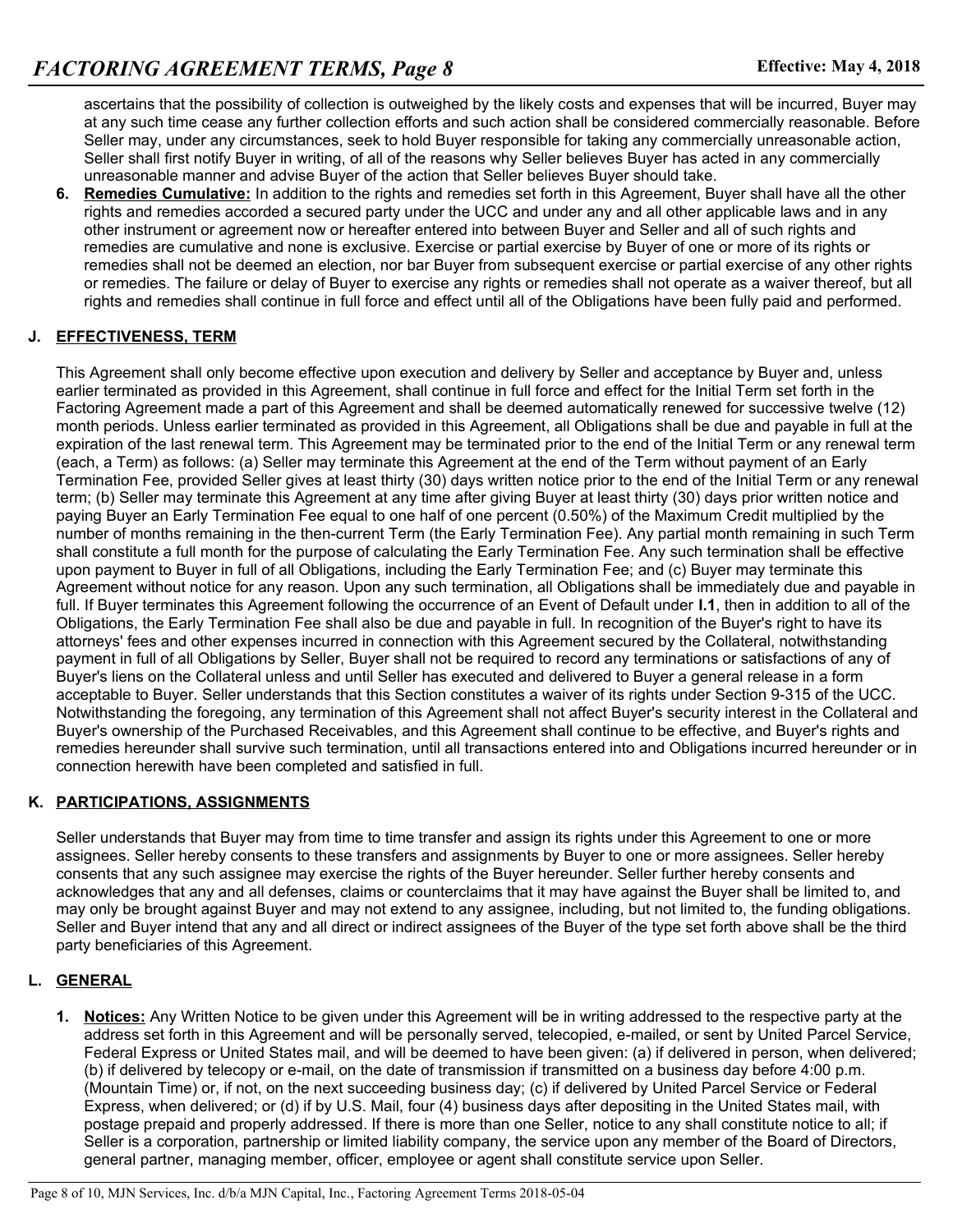- **2. Payment in Full Checks:** Seller authorizes Buyer to accept, endorse and deposit on behalf of Seller any checks tendered by an Account Debtor "in full payment" of its obligation to Seller. Seller shall not assert against Buyer any claim arising there from, irrespective of whether such action by Buyer affects an accord and satisfaction of Seller's claims, under Section 3-311 of the UCC.
- **3. Indemnity:** Seller hereby indemnifies and holds Buyer and its affiliates, and their respective employees, attorneys and agents (each, an Indemnified Person), harmless from and against any and all suits, actions, proceedings, claims, damage, losses, liabilities and expenses of any kind or nature whatsoever (including attorney's fees and disbursements and other costs of investigation or defense, including those incurred upon any appeal) which may be instituted or asserted against or incurred by any such Indemnified Person as the result of any financial accommodation having been extended, suspended or terminated under this Agreement or any other agreement or with respect to the execution, delivery, enforcement, performance and administration of, or in any other way arising out of or relating to this Agreement or any other agreement, and any actions or failures to act with respect to any of the foregoing. No Indemnified Person shall be responsible or liable to Seller or any other party for indirect, punitive, exemplary or consequential damages which may be alleged as a result of any financial accommodation having been extended, suspended or terminated under this Agreement or any other agreement or as a result of any other transaction contemplated hereunder or there under.
- **4. Attorneys' Fees and Costs:** Seller shall forthwith pay to Buyer the amount of all actual attorneys' fees and all filing, recording, publication, collection, search and other costs incurred by Buyer under and pursuant to this Agreement, or any other present or future agreement, or in connection with any transaction contemplated hereby or thereby, or with respect to the Collateral or the defense or enforcement of Buyer's interests (whether or not Buyer files a lawsuit against Seller), including, without limitation, charges of auditors, set-up charges, bank charges, and all office and other expenses and costs. Without limiting the generality of the foregoing, Seller shall, with respect to each and all of the foregoing, pay all actual attorneys' fees and costs Buyer incurs in order to: obtain legal advice; enforce or seek to enforce any of its rights; prosecute action against, or defend actions by Account Debtors; commence, intervene in, respond to, or defend any action or proceeding; initiate any complaint to be relieved of the effect of the automatic stay in bankruptcy in order to commence or continue any foreclosure or other disposition of the Collateral; file or prosecute a claim or right in any action or proceeding, including, but not limited to, any probate claim, bankruptcy claim, third-party claim, secured creditor claim or reclamation complaint, examine, audit, count, test, copy, or otherwise inspect any of the Collateral or any of Seller's books and records; or protect, obtain possession of, lease, dispose of, or otherwise enforce any security interest in or lien on the Collateral or represent Buyer in any litigation with respect to Seller's affairs. In the event Buyer brings any lawsuit against Seller predicated on a breach of this Agreement, or in any manner relates to this Agreement, Buyer shall be entitled to recover its costs and attorney's fees, including, but not limited to, attorneys' fees and costs incurred in the enforcement of, execution upon or defense of any order, decree, award or judgment. All attorneys' fees and costs to which Buyer may be entitled pursuant to this Section shall immediately become part of Seller's Obligations and shall be due on demand.
- **5. Limited Liability:** Buyer shall have no liability hereunder for any losses or damages (including indirect, special or consequential damages) that result from, any malfunction, failure or interruption of any communications facilities including the Internet, labor difficulties or any other cause beyond Buyer's control. Damages arising from accounting errors with respect to Seller's account with Buyer shall be limited to a refund to Seller for the amount of the error.
- **6. Benefit of Agreement:** The provisions of this Agreement shall be binding upon and inure to the benefit of the respective successors, assigns, heirs, beneficiaries and representatives of the parties hereto; provided, however, that Seller may not assign or transfer any of its rights under this Agreement without the prior written consent of Buyer, and any prohibited assignment shall be void. No consent by Buyer to any assignment shall relieve Seller or any guarantor from their liability for the Obligations. Without limiting the generality of the foregoing, all rights and benefits of Buyer under this Agreement may be exercised by any institution with which Buyer maintains any rediscount, factoring or other relationship and by any other person or entity designated by Buyer.
- **7. Joint and Several Liability:** The liability of each Seller shall be joint and several and the compromise of any claim with, or the release of, any Seller shall not constitute a compromise with, or a release of, any other Seller.
- **8. General Waivers:** The failure of Buyer at any time or times hereafter to require Seller strictly to comply with any of the provisions, warranties, terms or conditions of this Agreement or any other present or future instrument or agreement between Seller and Buyer shall not waive or diminish any right of Buyer thereafter to demand and receive strict compliance therewith and with any other provision warranty, term and condition; and any waiver of any default shall not waive or affect any other default, whether prior or subsequent thereto and whether of the same or of a different type. None of the provisions, warranties, terms or conditions of this Agreement or other instrument or agreement now or hereafter executed by Seller and delivered to Buyer shall be deemed to have been waived by any act or knowledge of Buyer or its agents or employees, but only by a specific written waiver signed by an officer of Buyer and delivered to Seller. Seller waives any and all notices or demands which Seller might be entitled to receive with respect to this Agreement, or any other agreement by virtue of any applicable law. Seller hereby waives demand, protest, notice of protest and notice of default or dishonor, notice of payment and nonpayment, release, compromise, settlement, extension or renewal of any commercial paper, instrument, Account, general intangible, document or guaranty at any time held by Buyer on which Seller is or may in any way be liable, and notice of any action taken by Buyer unless expressly required by this